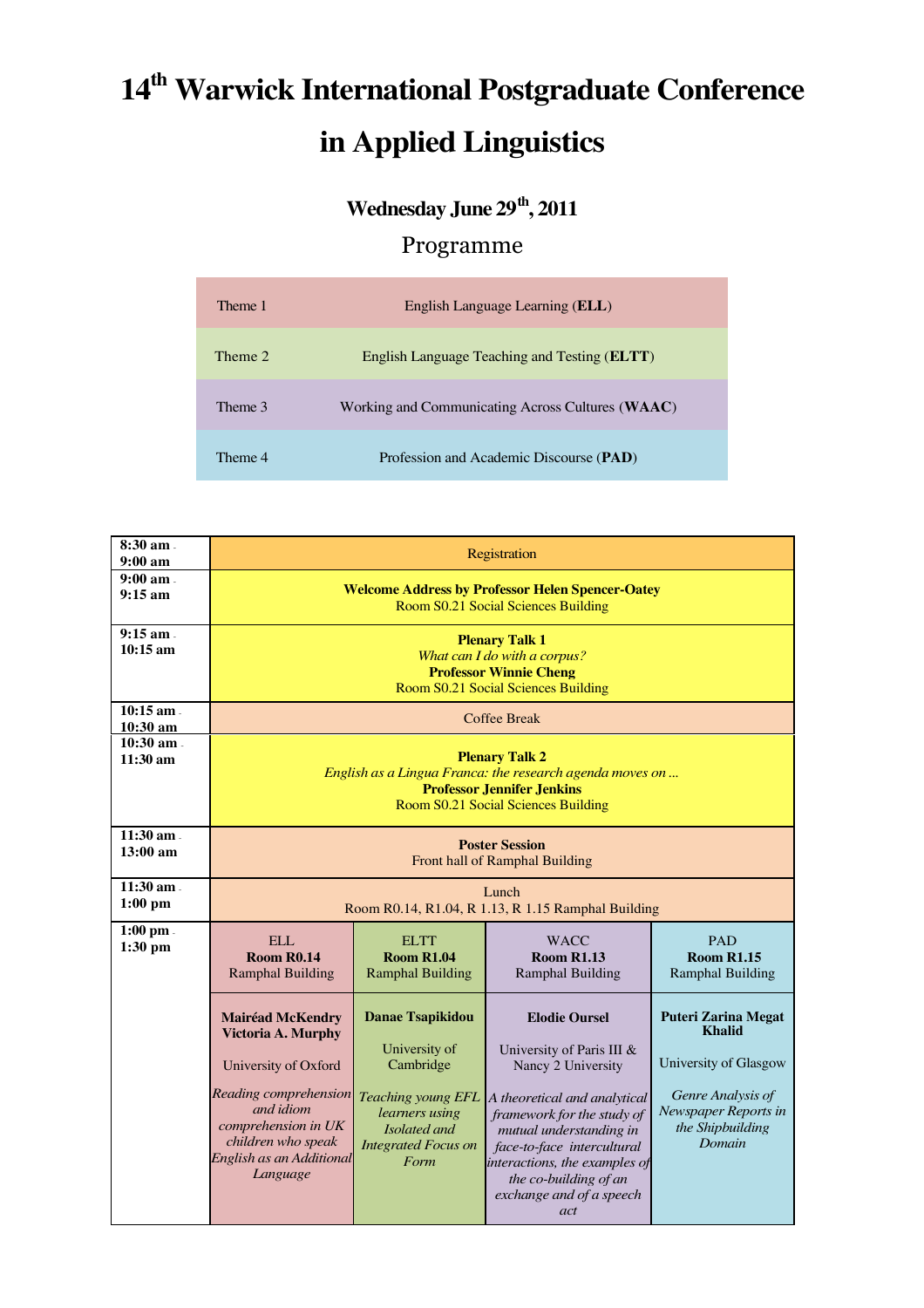| $1:35$ pm.<br>$2:05$ pm | <b>ELL</b><br><b>Room R0.14</b>                                                                                                                                                                   | <b>ELTT</b><br><b>Room R1.04</b>                                                                                                                                                             | <b>WACC</b><br><b>Room R1.13</b>                                                                                                                           | <b>PAD</b><br><b>Room R1.15</b>                                                                                             |
|-------------------------|---------------------------------------------------------------------------------------------------------------------------------------------------------------------------------------------------|----------------------------------------------------------------------------------------------------------------------------------------------------------------------------------------------|------------------------------------------------------------------------------------------------------------------------------------------------------------|-----------------------------------------------------------------------------------------------------------------------------|
|                         | <b>Paweł Szudarski</b>                                                                                                                                                                            | <b>Helen Jang</b>                                                                                                                                                                            | <b>Mary Vigier</b>                                                                                                                                         | <b>Xiaozhou Zhou (Emily)</b>                                                                                                |
|                         | University of<br>Nottingham                                                                                                                                                                       | University of Leeds<br><b>Teaching Speaking in</b>                                                                                                                                           | University of Warwick<br>Language and                                                                                                                      | University of Warwick<br><b>Behind Codeswitching:</b>                                                                       |
|                         | The acquisition of<br>collocations by learners<br>of English as a foreign<br>language                                                                                                             | <b>EFL</b> Pre-service<br><b>Teacher Education</b>                                                                                                                                           | Communication in<br><b>Multicultural Teams</b>                                                                                                             | Culture and Identity                                                                                                        |
| $2:10$ pm.<br>$2:40$ pm | <b>ELL</b><br><b>Room R0.14</b>                                                                                                                                                                   | <b>ELTT</b><br><b>Room R1.04</b>                                                                                                                                                             | <b>WACC</b><br><b>Room R1.13</b>                                                                                                                           | <b>PAD</b><br><b>Room R1.15</b>                                                                                             |
|                         | <b>Hung-Chun Pen</b>                                                                                                                                                                              | <b>Sezen Seymen</b>                                                                                                                                                                          | <b>Yen-Liang Lin</b>                                                                                                                                       | <b>Shelagh Rixon</b>                                                                                                        |
|                         | University of Leicester                                                                                                                                                                           | <b>University of Warwick</b>                                                                                                                                                                 | University of Nottingham                                                                                                                                   | University of Warwick                                                                                                       |
|                         | How do Chinese/<br>Taiwanese university<br>students in the UK<br>improve their English<br>proficiency? An<br>examination of the<br>relationships among<br>language learning<br>strategies, social | Code-Switching in<br><b>Turkish Classrooms</b><br>with Focus on<br><b>Interaction: Fieldwork</b><br><b>Experience</b> and its<br><b>Effects on the Study</b>                                 | Key words, Parts-of-speech<br>and Semantic Domains in<br>Online Intercultural<br>Communication                                                             | How Quantification<br>might sometimes add to<br>the Quality of<br>Qualitative analysis and<br>not suggest a Muddled<br>Mind |
|                         | identity, and second<br>language learning                                                                                                                                                         |                                                                                                                                                                                              |                                                                                                                                                            |                                                                                                                             |
| $2:45$ pm.<br>$3:15$ pm | <b>ELL</b><br><b>Room R0.14</b>                                                                                                                                                                   | <b>ELTT</b><br><b>Room R1.04</b>                                                                                                                                                             | <b>WACC</b><br><b>Room R1.13</b>                                                                                                                           | <b>PAD</b><br><b>Room R1.15</b>                                                                                             |
|                         | <b>Isobel Kaihui Wang</b>                                                                                                                                                                         | Siân Alsop                                                                                                                                                                                   | Ana M. Beaven                                                                                                                                              | <b>Barbara Jansing</b>                                                                                                      |
|                         | University of Warwick                                                                                                                                                                             | <b>Coventry University</b>                                                                                                                                                                   | University of Warwick                                                                                                                                      | <b>TU Dortmund</b><br>University                                                                                            |
|                         | The experiences of<br>overseas Chinese<br>students learning<br>English vocabulary in<br>Britain: A particular<br><i>focus on their</i><br>vocabulary learning<br>strategies                       | <b>Working</b> across<br>cultures? The<br><b>Engineering Lecture</b><br>Corpus (ELC)                                                                                                         | Redefining adaptation in the<br>context of Higher Education<br><i>Mobility</i>                                                                             | The role of processing<br>efficiency in English as<br>a lingua franca<br>language usage                                     |
| $3:15$ pm.<br>3:45 pm   |                                                                                                                                                                                                   |                                                                                                                                                                                              | <b>Coffee Break</b>                                                                                                                                        |                                                                                                                             |
| 3:45 pm.<br>$4:15$ pm   | <b>ELL</b><br><b>Room R0.14</b>                                                                                                                                                                   | <b>ELTT</b><br><b>Room R1.04</b>                                                                                                                                                             | <b>WACC</b><br><b>Room R1.13</b>                                                                                                                           | <b>PAD</b><br><b>Room R1.15</b>                                                                                             |
|                         | <b>Anita Adnan</b>                                                                                                                                                                                | <b>Wuttiya Payukmag</b>                                                                                                                                                                      | <b>Andrew Davidson</b>                                                                                                                                     | Mayumi Tanaka                                                                                                               |
|                         | University of<br>Nottingham                                                                                                                                                                       | <b>University of Warwick</b>                                                                                                                                                                 | University of Warwick                                                                                                                                      | University of Warwick                                                                                                       |
|                         | Investigating 'successful<br>group discussions' in<br>ESL classrooms in<br>Malaysia                                                                                                               | <b>Enhancing Pre-</b><br>experienced Learners'<br><b>Business</b><br><b>Presentations</b><br><b>Through Task-based</b><br>Learning and<br>Teaching (TBLT) and<br>Group Dynamic<br>Assessment | East Asian international<br>students' intercultural<br>interaction experiences and<br>intercultural development at<br>a UK university: What's<br>going on? | Developing a pedagogy<br>for critical teaching of<br>culture in the Japanese<br>context                                     |